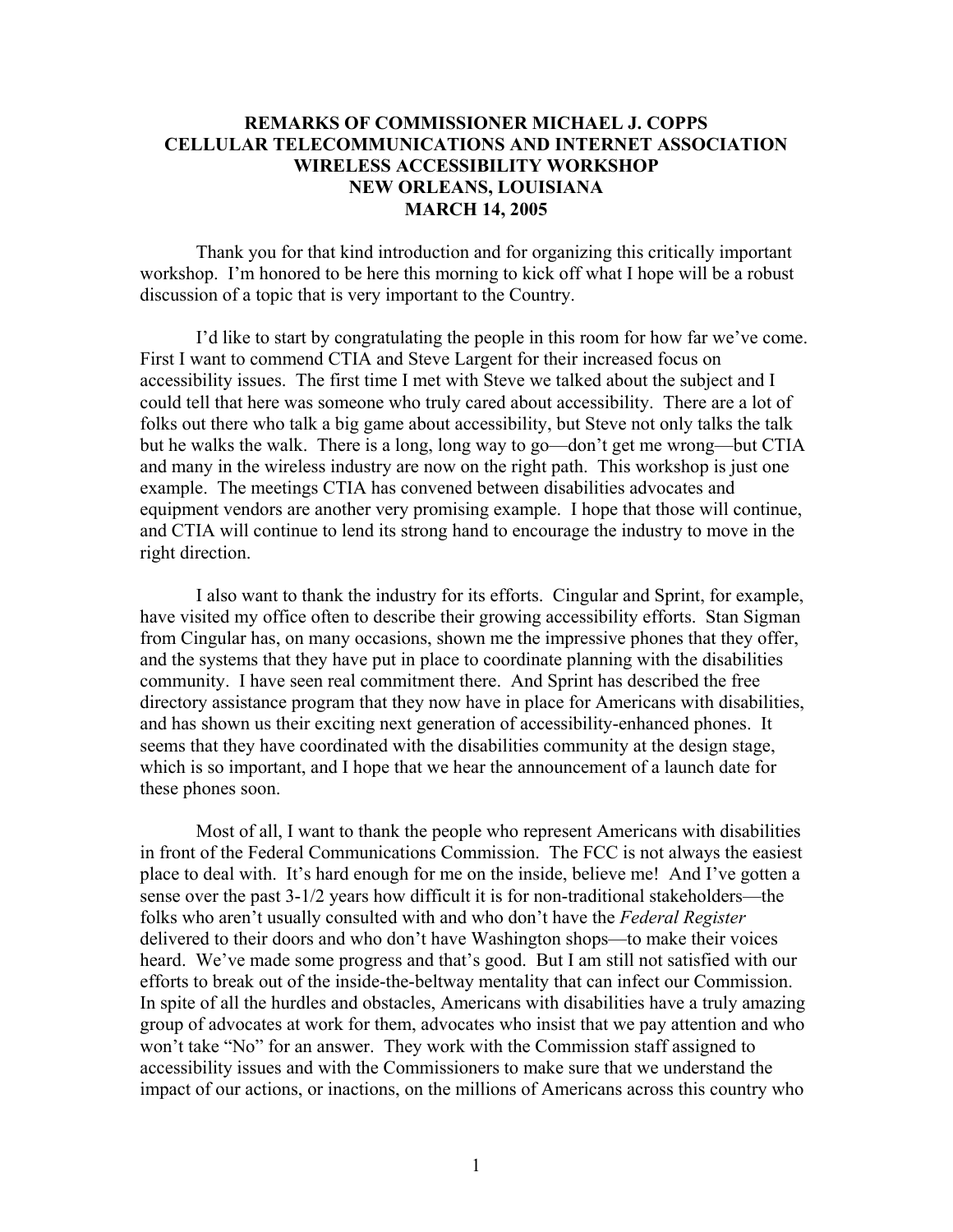have disabilities. To all of you advocates in this office, my deep and abiding thanks you have tough jobs—and you do them with distinction, sometimes with downright heroism.

 Still, we have so far to go. Americans with disabilities spend much of their time fighting for the opportunities for advancement that others of us just take for granted. As a group, Americans with disabilities are experiencing—suffering is a better word—over 50% unemployment. In some areas, the number is as high as 75%. Can you believe that? People with so much talent, so many skills, such dedication, wanting nothing more than a chance to be productive members of society, and 75 % unemployment! That's a disgrace. And, over and above even that, we have no idea how many people with disabilities are under-employed. Beyond the obvious economic impact, this disparity is just plain wrong. We should be embarrassed as Americans that this is still the case. It is all of our responsibilities to provide the tools to fix this problem.

We have the power to do it. Advances in technology have already made a huge difference for many people with visual, auditory, and ambulatory challenges, and technology can do far more. Wireless technologies are a critical part of this trend. Wireless devices can offer an important lifeline to public safety for people with spinal cord injuries, as Marcie Roth from the National Spinal Cord Injury Association explained to me. They can bring broadband and all of its flexibility to amazing places like Gallaudet University, as I saw first hand when I visited there. The right equipment can make all the convenience of mobile phones available to the deaf and hard of hearing, as my friends Claude Stout from TDI and Brenda Battat from Self-Help for the Hard of Hearing have shown me. Advances in wireless technology have given you and me and millions of Americans new mobility and new access to powerful technology tools at work and at home. Now they have begun to do the same for people with disabilities. Just look at what the mobile video communications offered by Carrier 3 in Sweden have done for people who communicate with sign language. Working together, we can do even more.

 Let me lay out a few ideas for how I think we can do more. We have many accessibility challenges before us, but I believe that there are four goals that the FCC, the wireless industry and the disabilities community together should resolve to do right away. First, we should resolve to advance our hearing aid and cochlear implant compatibility work at the FCC and in the industry in a way as to provide certainty for companies and usable devices for consumers. Second, we should resolve to set in place systems that guarantee that disabilities representatives and equipment manufacturers work together at the design stage of wireless devices so that these devices are more accessible and that these new technologies reach the right people. Third, we should resolve to venture outside the traditional ambit of the FCC and establish a public-private partnership program at the FCC to identify and promote wireless technologies that will enable more people with disabilities to get into the workplace. Fourth, all of us need to do better explaining this problem to our fellow citizens, because national problems are not solved without national attention. I'll talk about each of these in turn.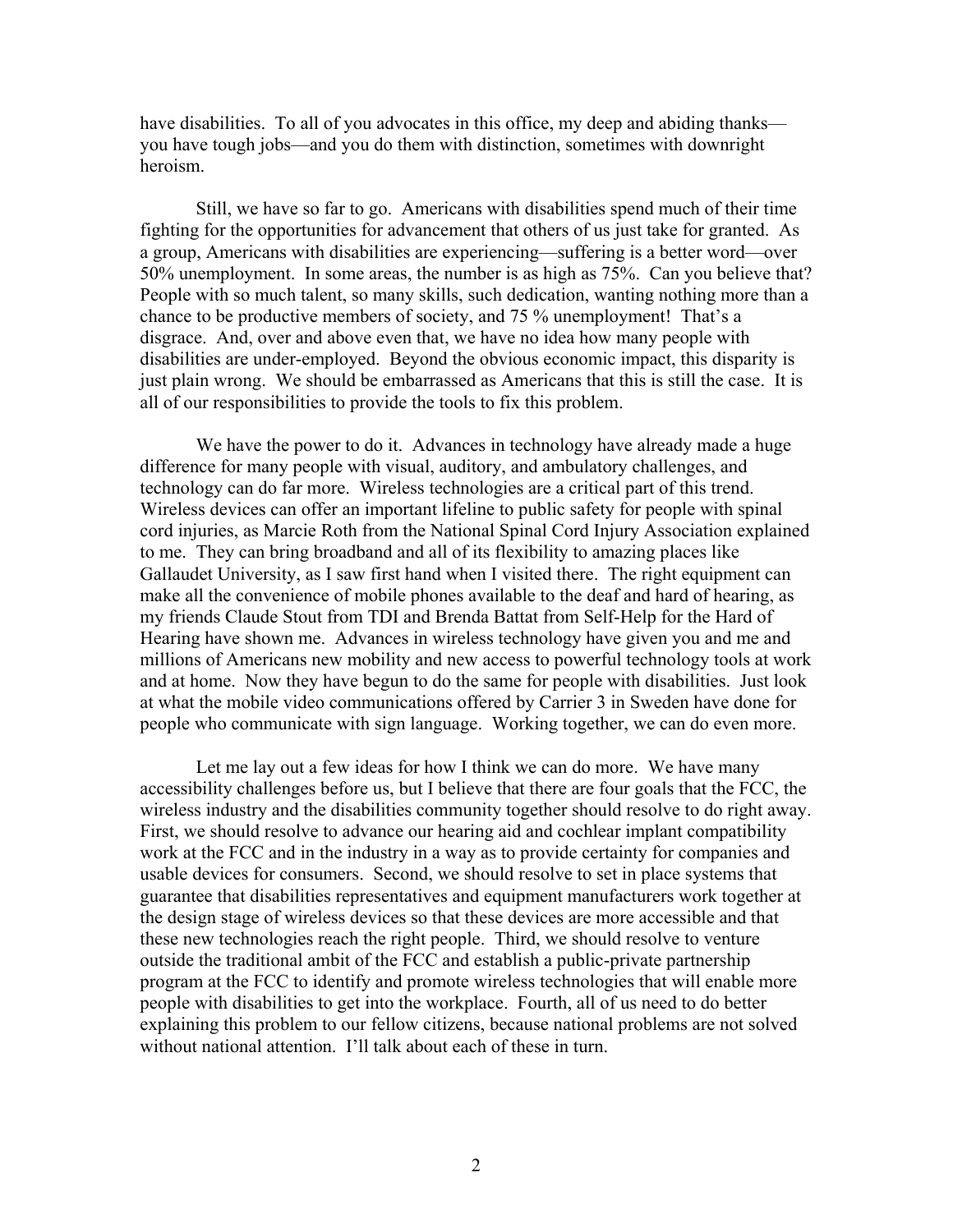# *TRS and hearing aid compatibility*

 First, hearing aid and cochlear implant accessibility. Congress recognizes the unique challenges faced by American's with disabilities and the unique opportunities that communications technologies promise. That is why it required that the FCC make phones accessible to people with hearing aids. As wireless phones became part of the mainstream, and as these phones became a critical link in the 911 emergency call system, the FCC decided that wireless phones should be more accessible. So, in July of 2003, recognizing that industry was moving to digital, the FCC modified a previous exemption to the HAC rule that we had created for wireless phones. We required that manufacturers and service providers make digital wireless phones accessible to individuals who use hearing aids, according to an ANSI standard. And we set up a schedule to make this happen.

- First, by September 2005, manufacturers have to make available at least two HAC-compliant handsets for each of the CDMA, TDMA, and GSM air interfaces they offer. Carriers providing digital service also must make at least two HACcompliant handsets available for each air interface they offer. And nationwide carriers must ensure that either two handsets or a quarter of all of their handsets are HAC-compliant, whichever is larger.
- Second, by September 2006, manufacturers must make available at least two HAC-compliant handset models with telecoil coupling for each air interface they produce. And all carriers providing digital services also must make available at least two HAC-compliant handset models with telecoil coupling for each air interface they offer.
- Third, by February 2008, half of all digital phones must be compliant with reduced RF emissions requirements.

 In addition, manufacturers must label packages containing compliant handsets and make information about compliance available in the package or product manual, and service providers must make performance ratings of compliant phones available to customers. We also encouraged manufacturers and service providers to offer at least one compliant handset that is a lower-priced model and one that has higher-end features.

 All of this means that some important deadlines are coming up. Everyone therefore needs to work hard. The FCC must act on the petitions before it. The Commission has received four petitions for reconsideration, requesting that it reconsider things like the ANSI standard, the 25% and 50% requirement, state enforcement of the HAC Act, and labeling, testing, and reporting. In February the Wireless Bureau released a public notice seeking additional comment on the four petitions. We need to resolve these quickly. In assessing these petitions, I will take requests for technical flexibility seriously, and will work with industry and the disabilities community to make the right choices. But I will not endanger the goal of getting compliant handsets to consumers as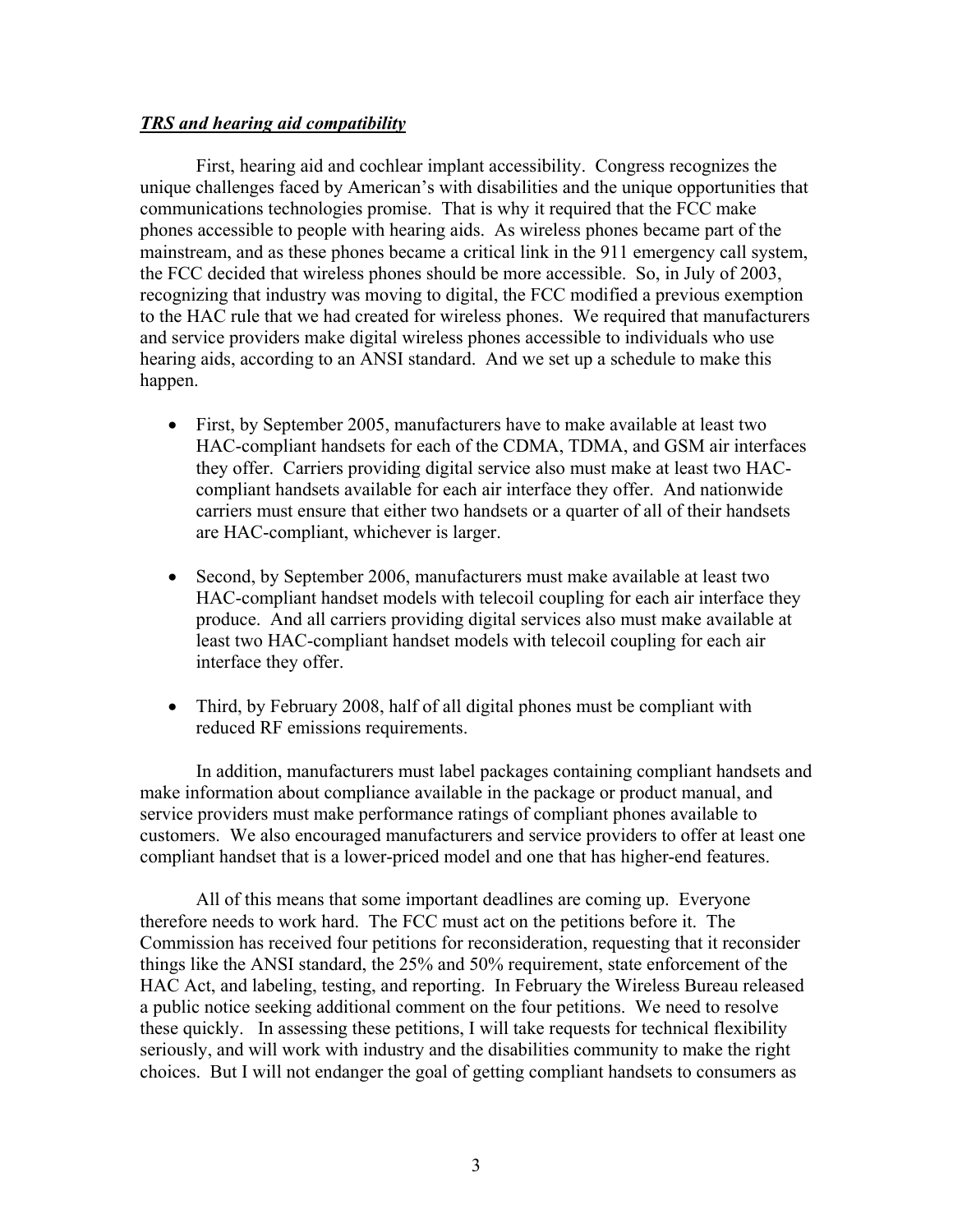soon as possible. Companies are working very hard every day on this -- Congress required us to do this -- and I will not let up on getting it done.

# *Design collaboration*

 Secondly, design collaboration between manufacturers and the disabilities community. It is in everyone's interest for industry and the disabilities community to sit down at the beginning of the design of new handsets, and to hold regular meetings about existing handsets – through focus groups, advisory panels, and product trials. This collaboration gives companies insights into what design elements present problems for Americans with disabilities and what elements make their lives easier at a stage that something can be done. Incorporating ideas on the drawing board is far more efficient and economical than either designing a phone that doesn't work, or having to retrofit an existing handset. Companies that understand this end up designing better phones, and gaining access to more and happier customers.

 In the past I heard a lot of concerns that this was not happening. But now I sense a change. I see some companies working closely with various disabilities groups. They listen to the problems that they are having with existing phones before starting to design a new phone. And the results are sometimes spectacular. The new accessible phones that come through my office today are a vast improvement over what I saw just a few years ago. And the word I get from the disabilities community is that more firms are taking the time to make the process work than ever before.

 But the work doesn't stop when a design is finished. Once a product is delivered, it is important to ensure that people know that it is designed to be accessible and that the company's sales and help line staffs are trained in accessibilities features and in troubleshooting. Even if a phone is designed with great care, if no one knows about the accessibility features, or if problems that develop are not addressed, the phone won't realize its potential.

 Design collaboration, marketing, and trouble-shooting appear to be improving every year. But, unfortunately, these improvements are not universal. We need to take a hard look at the companies and even at the individual product launches where all this worked well. We need to learn from these experiences and apply best practices to every company and every launch. If it is hard for companies to get this information, then the FCC should step in and provide a forum to make it happen. So let's celebrate the progress we've made, but also resolve to make further, and much needed, improvement.

### *The FCC and the disabled workforce*

 Next, I want to discuss an idea that is outside of the FCC's typical regulatory arena. As I mentioned earlier, the unemployment and under-employment numbers for Americans with disabilities are unacceptable. No segment of our population should suffer 50% or higher unemployment. In the case of disabled Americans, I think that together we can make these numbers better.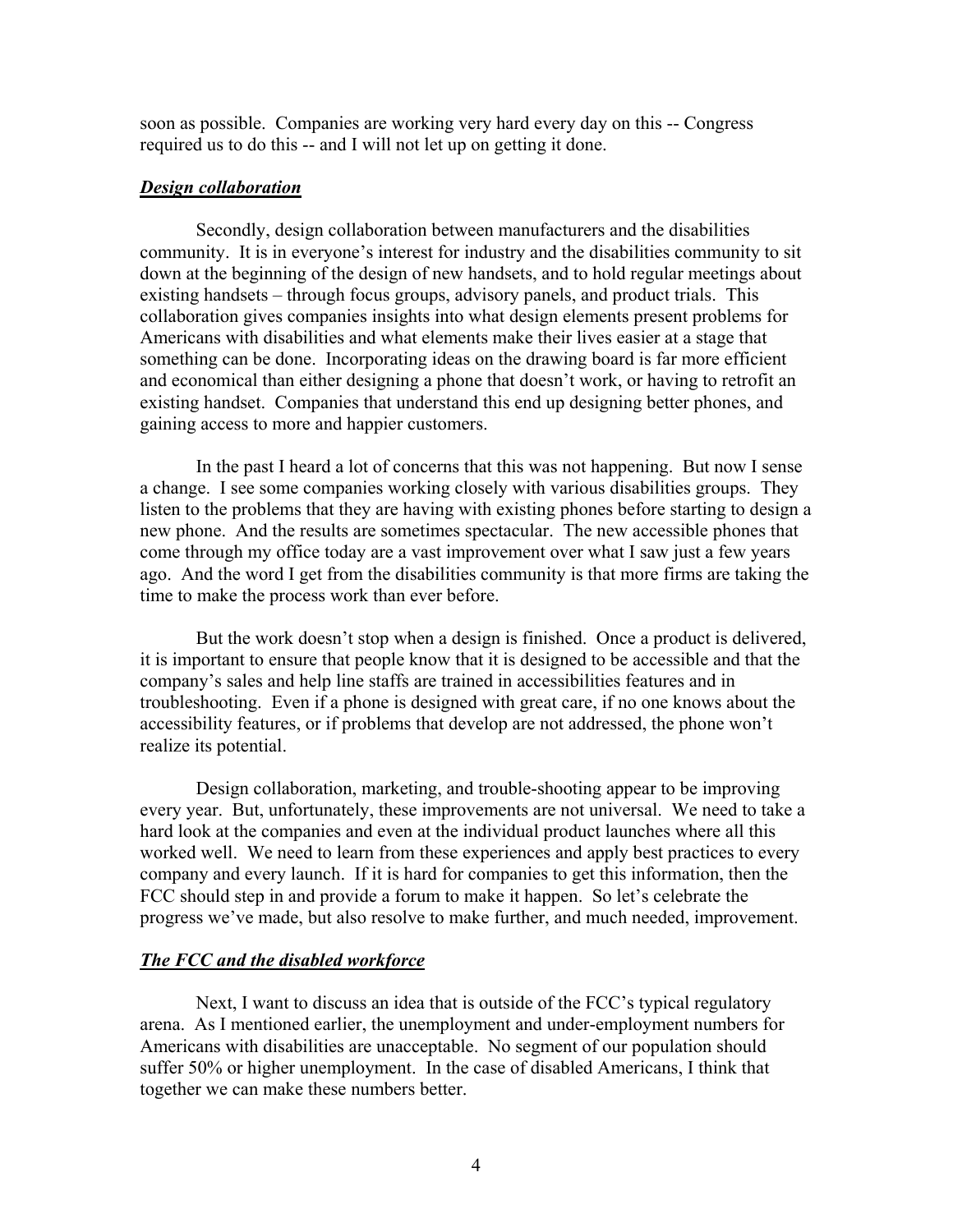Technology can be a great equalizer. The right technology can give Americans with disabilities tools to pursue jobs that employers today think are closed to them. Communications technologies are only part of this vision, but they are an important part. Some of the best and most brilliant people I have ever met put their energy into building the wireless industry. Some of them are here today, and to them I say that you made an industry that didn't exist only a few decades ago into a giant part of our economy and our lives. You made technology that seemed like science fiction when I was a kid into something that every kid now has in their pocket. You – the engineers and business people who made this miracle happen – could use the same talents that built the wireless industry to integrate Americans with disabilities more fully into our workforce. Using communications technologies to allow tele-work for folks with visual, auditory, or mobility challenges would just be the beginning. But the sky's the limit.

Let's work on this together. The FCC, CTIA, the disabilities groups, and other relevant federal entities like the Department of Labor, HHS, and The President's Committee on Employment of People with Disabilities should begin by meeting together in informal ways and share ideas on how to tackle this challenge. Just that might lead to better ideas on how to address these issues.

 If it appears that the idea will bear fruit, the FCC should work with these other government entities to set up a forum where the disabilities community can educate us on what the main obstacles to increased employment are, and industry can suggest where technology can help people overcome these obstacles. The results of this work might give the FCC the information and ideas it needs to report to Congress on how the use of communications technologies can increase the effectiveness of existing federal disabilities programs, or whether additional funding is needed to make such technologies available to more people.

# *Telling the story better*

 Fourth, and I've saved it for last because I really want you to remember it, is doing a more effective job in explaining a national problem to a national audience. We don't meet great national challenges in a vacuum. Great things are accomplished when we, as a people, understand them and rise up to meet them. This is a story that must be told. It's only partly a technological challenge – that's a tremendously important part of it, but it's not the whole. It's only partly a story of bureaucratic under-achievement. It is – far more – a people story, a story of millions of Americans who could and should be contributing their best to our economy and our society but who, through no fault of their own, are denied the opportunity to do so. This is something that everyone can understand. This is something I believe the country would respond to  $-$  if it really appreciated the severity of the problem and the opportunity for the nation if we fix it.

 My Daughter-in-Law, Katie Copps, as some of you know, teaches the hard-ofhearing at the River School in Washington, DC. She has brought home to me the human dimension of this problem. She has given me the chance to really feel the challenge. And she has shown me how much just one person can accomplish who is motivated by